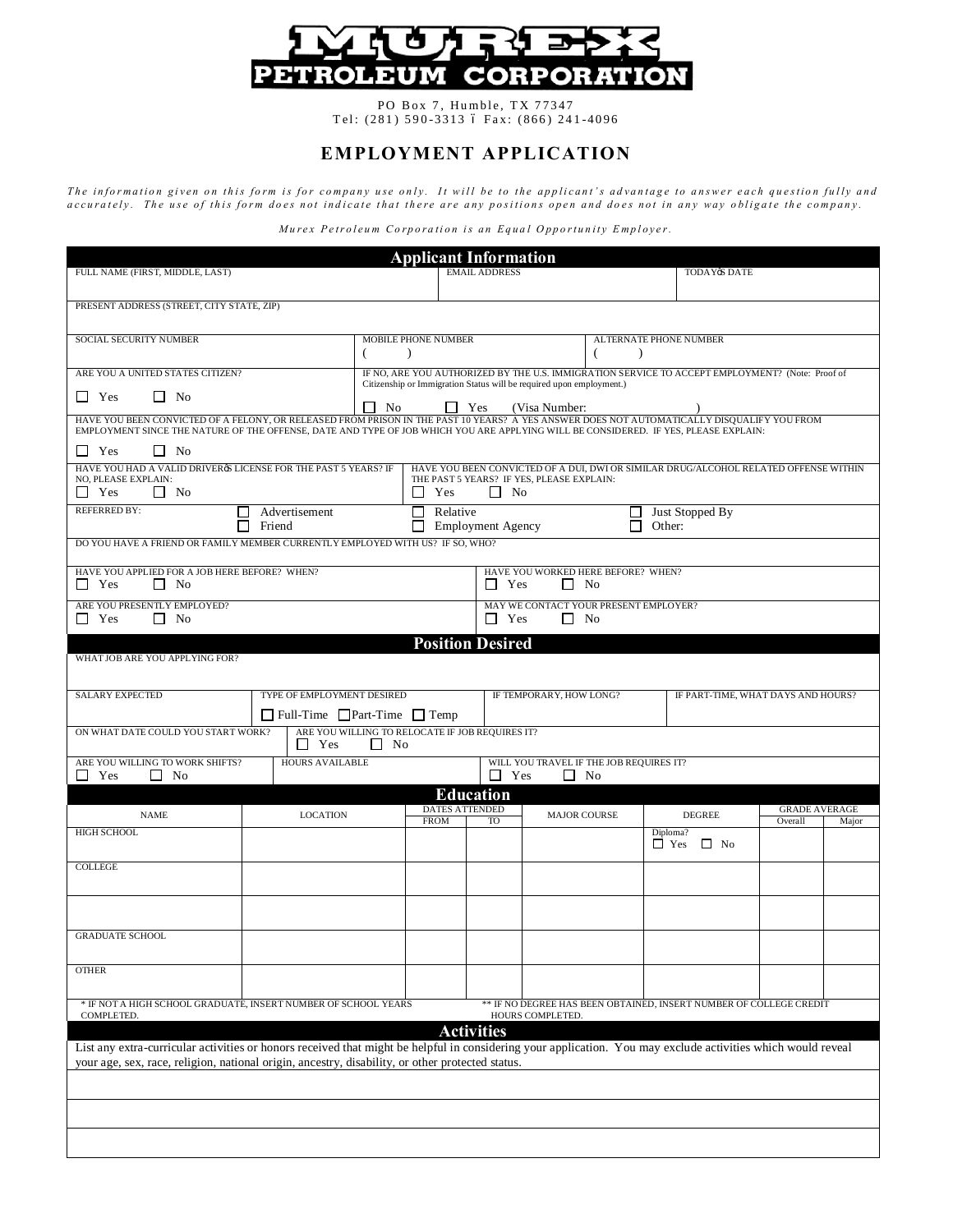| <b>Employment History</b>                                                                             |                   |                       |                                          |                                                                                                                               |                                                  |  |  |
|-------------------------------------------------------------------------------------------------------|-------------------|-----------------------|------------------------------------------|-------------------------------------------------------------------------------------------------------------------------------|--------------------------------------------------|--|--|
|                                                                                                       |                   |                       |                                          | NOTE: Starting with present or most recent employer, account for all jobs and periods of unemployment for the last ten years. |                                                  |  |  |
| EMPLOYER NAME (PRESENT OR MOST RECENT)                                                                |                   | ADDRESS (CITY, STATE) |                                          | <b>TELEPHONE</b><br>(<br>$\lambda$                                                                                            | TITLE OF YOUR POSITION                           |  |  |
| DATE STARTED                                                                                          | DATE ENDED        | SALARY 6 START        | <b>SALARY 6 END</b>                      |                                                                                                                               | IMMEDIATE SUPERVISOR & NAME AND TITLE/DEPARTMENT |  |  |
| <b>REASON FOR LEAVING</b>                                                                             |                   |                       |                                          | NAME YOU WERE KNOWN BY IF DIFFERENT FROM PRESENT NAME                                                                         |                                                  |  |  |
| DESCRIBE WORK PERFORMED                                                                               |                   |                       |                                          |                                                                                                                               |                                                  |  |  |
|                                                                                                       |                   |                       |                                          |                                                                                                                               |                                                  |  |  |
|                                                                                                       |                   |                       |                                          |                                                                                                                               |                                                  |  |  |
| <b>EMPLOYER NAME (PREVIOUS)</b>                                                                       |                   | ADDRESS (CITY, STATE) |                                          | <b>TELEPHONE</b><br>(<br>$\lambda$                                                                                            | TITLE OF YOUR POSITION                           |  |  |
| DATE STARTED                                                                                          | DATE ENDED        | SALARY 6 START        | <b>SALARY 6 END</b>                      |                                                                                                                               | IMMEDIATE SUPERVISOR & NAME AND TITLE/DEPARTMENT |  |  |
| <b>REASON FOR LEAVING</b>                                                                             |                   |                       |                                          | NAME YOU WERE KNOWN BY IF DIFFERENT FROM PRESENT NAME                                                                         |                                                  |  |  |
| DESCRIBE WORK PERFORMED                                                                               |                   |                       |                                          |                                                                                                                               |                                                  |  |  |
|                                                                                                       |                   |                       |                                          |                                                                                                                               |                                                  |  |  |
|                                                                                                       |                   |                       |                                          |                                                                                                                               |                                                  |  |  |
| <b>EMPLOYER NAME (PREVIOUS)</b>                                                                       |                   | ADDRESS (CITY, STATE) |                                          | <b>TELEPHONE</b>                                                                                                              | TITLE OF YOUR POSITION                           |  |  |
| <b>DATE STARTED</b>                                                                                   | DATE ENDED        | SALARY 6 START        | <b>SALARY 6 END</b>                      |                                                                                                                               | IMMEDIATE SUPERVISOR S NAME AND TITLE/DEPARTMENT |  |  |
| <b>REASON FOR LEAVING</b>                                                                             |                   |                       |                                          | NAME YOU WERE KNOWN BY IF DIFFERENT FROM PRESENT NAME                                                                         |                                                  |  |  |
| DESCRIBE WORK PERFORMED                                                                               |                   |                       |                                          |                                                                                                                               |                                                  |  |  |
|                                                                                                       |                   |                       |                                          |                                                                                                                               |                                                  |  |  |
|                                                                                                       |                   |                       |                                          |                                                                                                                               |                                                  |  |  |
| EMPLOYER NAME (PREVIOUS)                                                                              |                   | ADDRESS (CITY, STATE) |                                          | <b>TELEPHONE</b>                                                                                                              | TITLE OF YOUR POSITION                           |  |  |
| <b>DATE STARTED</b>                                                                                   | <b>DATE ENDED</b> | SALARY 6 START        | <b>SALARY 6 END</b>                      |                                                                                                                               | IMMEDIATE SUPERVISOR & NAME AND TITLE/DEPARTMENT |  |  |
| <b>REASON FOR LEAVING</b>                                                                             |                   |                       |                                          | NAME YOU WERE KNOWN BY IF DIFFERENT FROM PRESENT NAME                                                                         |                                                  |  |  |
| DESCRIBE WORK PERFORMED                                                                               |                   |                       |                                          |                                                                                                                               |                                                  |  |  |
|                                                                                                       |                   |                       |                                          |                                                                                                                               |                                                  |  |  |
|                                                                                                       |                   |                       |                                          |                                                                                                                               |                                                  |  |  |
|                                                                                                       |                   |                       | <b>Special Skills and Qualifications</b> |                                                                                                                               |                                                  |  |  |
| SUMMARIZE SPECIAL JOB-RELATED SKILLS AND QUALIFICATIONS ACQUIRED FROM EMPLOYMENT OR OTHER EXPERIENCE. |                   |                       |                                          |                                                                                                                               |                                                  |  |  |
|                                                                                                       |                   |                       |                                          |                                                                                                                               |                                                  |  |  |
|                                                                                                       |                   |                       |                                          |                                                                                                                               |                                                  |  |  |
|                                                                                                       |                   |                       |                                          |                                                                                                                               |                                                  |  |  |
| <b>Professional References</b>                                                                        |                   |                       |                                          |                                                                                                                               |                                                  |  |  |
| NAME AND OCCUPATION                                                                                   |                   |                       | <b>ADDRESS</b>                           | PHONE NUMBER                                                                                                                  |                                                  |  |  |
|                                                                                                       |                   |                       |                                          |                                                                                                                               |                                                  |  |  |
|                                                                                                       |                   |                       |                                          |                                                                                                                               |                                                  |  |  |
|                                                                                                       |                   |                       |                                          |                                                                                                                               |                                                  |  |  |
|                                                                                                       |                   |                       |                                          |                                                                                                                               |                                                  |  |  |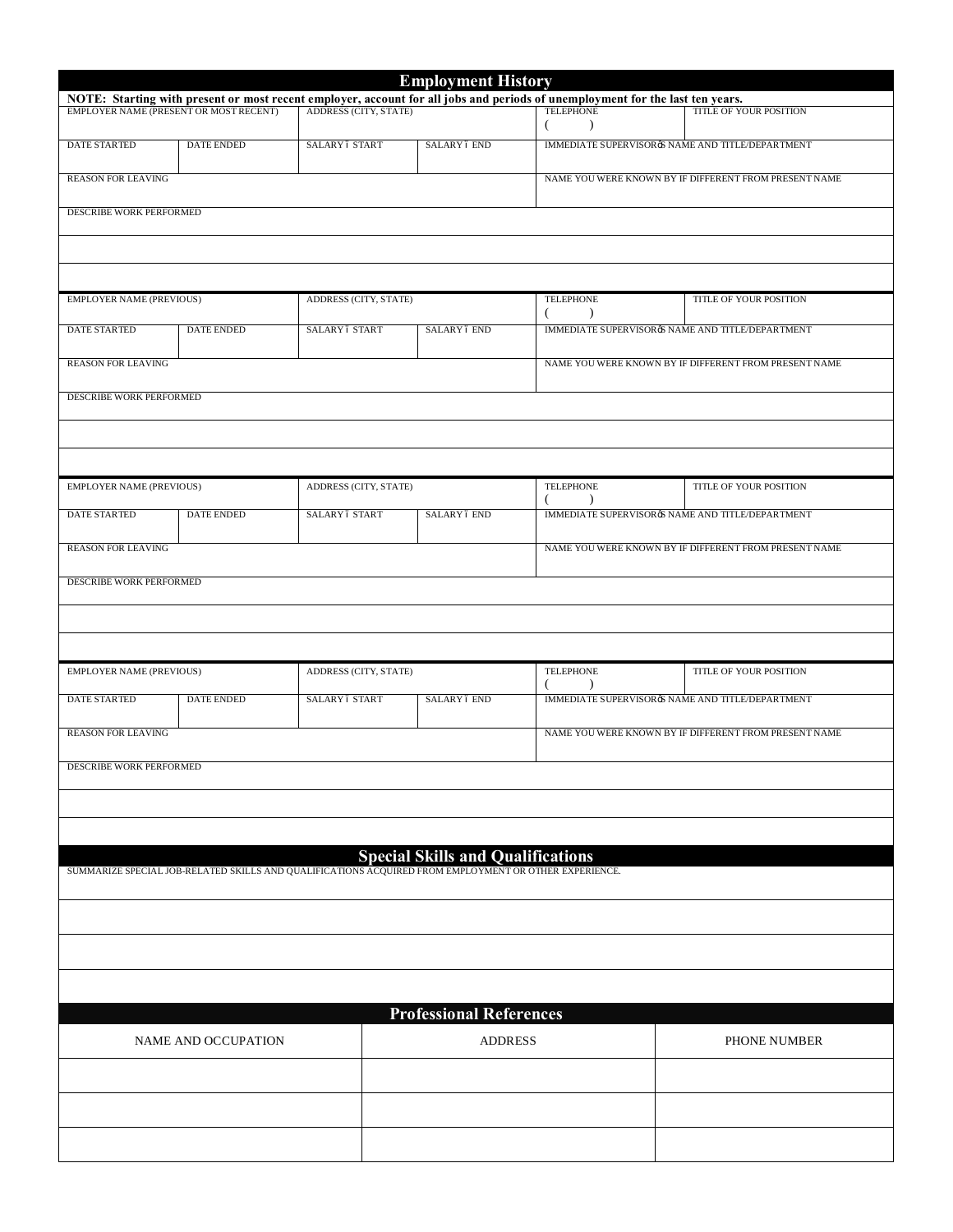### **Physical**

### CAN YOU WITH, OR WITHOUT, REASONABLE ACCOMMODATION PERFORM THE ESSENTIAL FUNCTIONS OF THE POSITION FOR WHICH YOU HAVE APPLIED?

#### IF NO, PLEASE EXPLAIN:  $\Box$  Yes  $\Box$  No 6 Explain:

If you are hired, a medical examination will be required before you start. If the examination discloses medical conditions that prevent you from successfully performing the essential functions of the job, the company will attempt to make accommodations to allow you to work. If no reasonable accommodations can be found, or they cause hardship on the company, the tentative offer of employment will be withdrawn.

Further, I understand that it will be necessary to successfully pass a drug screen test performed at the time of the physical examination.

\_\_\_\_\_\_\_ INITIALS

\_\_\_\_\_\_\_ INITIALS

## **Employment Agreement**

I understand that if employment is offered it is not for any definite period of time and is subject to termination with or without cause by the company or at my own election at any time. I further understand that my employment would be at-will, and that no statements have been made indicating otherwise, and that this policy cannot be changed except in a written document signed by an authorized officer of the company.

If accepted, I must conform also to all Company rules and regulations as made known at the time of employment or any other time thereafter; to perform all duties assigned to me to the best of my ability; and to be responsible to the Company for any loss or damage of any tools, keys, or any other property entrusted to my care.

The compensation paid to employees for services covers inventions and improvements pertaining to the business of the Company and that, as a further condition of employment in certain classes of work, it will be necessary to sign an agreement relating to the assignment of inventions to the Company.

I CERTIFY THAT THE FACTS CONTAINED IN THIS APPLICATION ARE TRUE AND COMPLETE TO THE BEST OF MY KNOWLEDGE AND UNDERSTAND THAT, IF EMPLOYED, FALSIFIED STATEMENTS ON THIS APPLICATION SHALL BE SUFFICIENT REASON FOR DISCHARGE FROM THE SERVICES OF THE COMPANY.

| APPLICANT&S SIGNATURE                                          | <b>DATE</b>         |  |  |  |  |
|----------------------------------------------------------------|---------------------|--|--|--|--|
|                                                                |                     |  |  |  |  |
|                                                                |                     |  |  |  |  |
|                                                                |                     |  |  |  |  |
| <b>Emergency Notification</b>                                  |                     |  |  |  |  |
| PLEASE INDICATE PERSON TO BE CONTACTED IN CASE OF AN EMERGENCY |                     |  |  |  |  |
| <b>NAME</b>                                                    | <b>RELATIONSHIP</b> |  |  |  |  |
|                                                                |                     |  |  |  |  |
|                                                                |                     |  |  |  |  |
| ADDRESS, CITY, STATE, ZIP                                      |                     |  |  |  |  |
|                                                                |                     |  |  |  |  |
| TELEPHONE: HOME/MOBILE                                         | TELEPHONE: WORK     |  |  |  |  |
|                                                                |                     |  |  |  |  |
|                                                                |                     |  |  |  |  |
| <b>Authority to Release Information</b>                        |                     |  |  |  |  |

## TO WHOM IT MAY CONCERN:

I hereby authorize The Company or his representative bearing this release, or copy thereof, to obtain any information in your file pertaining to my employment, credit or educational records, including, but not limited to academic achievement, attendance, athletic, personal history, and disciplinary records, medical records, and credit reports. I hereby direct you to release such information upon request of the bearer. This release is executed with full knowledge and understanding that the information is for The Company official use.

I hereby release you, as a custodian of such records, and any school, college, university, or other educational institution hospital, or other repository of medical records, credit bureau, lending institution, consumer reporting agency or related business establishment from any and all liability for damages of whatever kind, which may at any time result to me, my heirs, family or associates, because of compliance with this authorization and request to release information or any attempt to comply with it. Should there be any questions as to the validity of this release, you may contact me as indicated below.

| Full Name | (Signature)     | Current Address |
|-----------|-----------------|-----------------|
| Full Name | (Print or Type) | Phone           |
|           |                 | Date            |